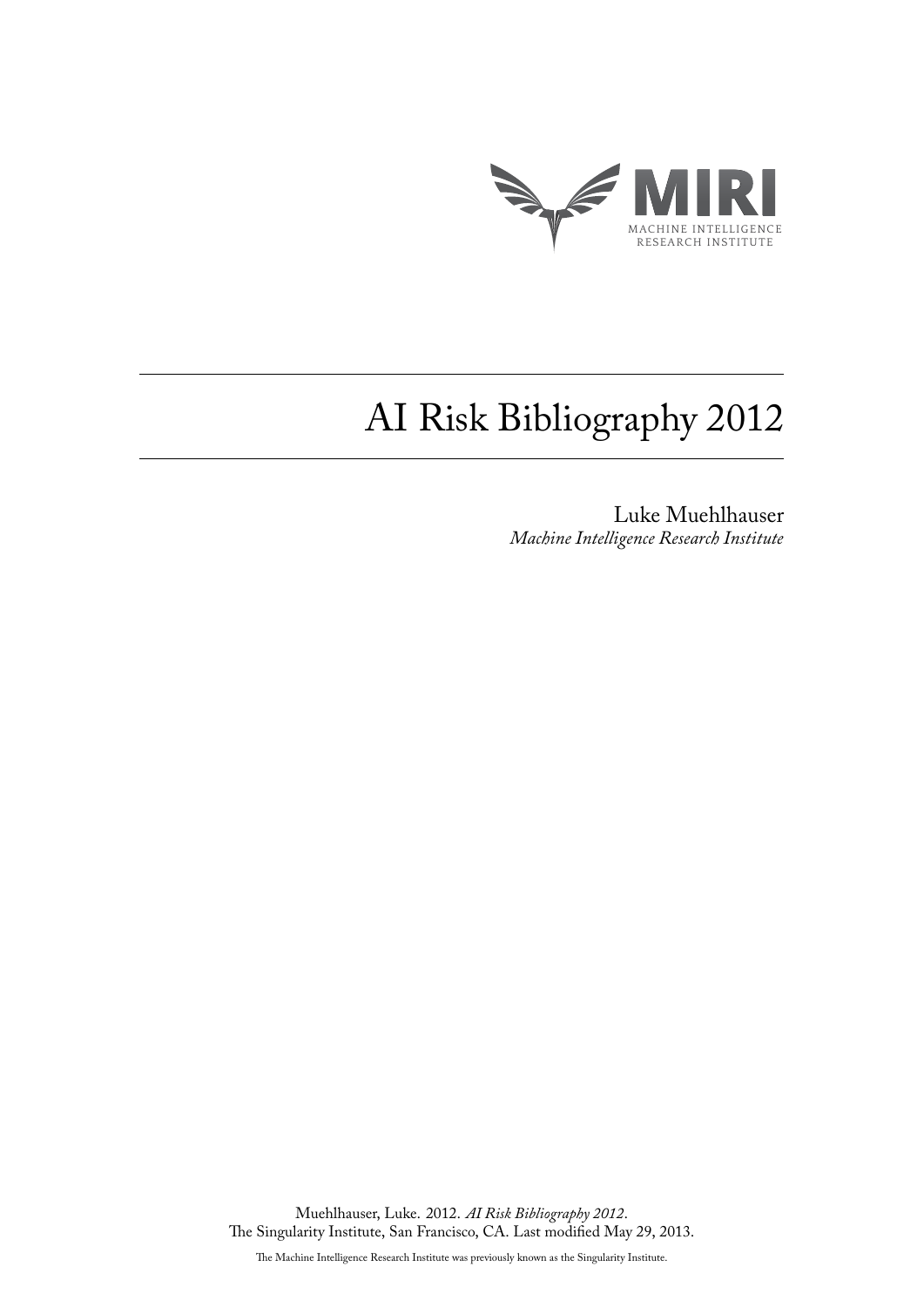## **Introduction**

For the purposes of this bibliography, AI risk is defined as the risk of AI-related events that could end human civilization.

This bibliography contains 89 entries. Generally, only sources with an extended analysis of AI risk are included, though there are some exceptions among the earliest sources. Listed sources discuss either the likelihood of AI risk or they discuss possible solutions. (This does not include most of the "machine ethics" literature, unless an article discusses machine ethics in the explicit context of artificial intelligence as an existential risk.)

Where possible, I have included links to open-access web versions of the entries. Unconventionally, I have listed the references chronologically by year of publication rather than alphabetically by first author. In the age of digital distribution, it is easy enough to find a particular author's publications by searching for their name with an application's 'Find' tool. Given this, I believe the chronological listing will give a clearer picture of the ongoing development of the field.

I presume I have overlooked some literature. Please send suggestions for new entries, or updated links for existing entries, to [luke@intelligence.org](mailto:luke@intelligence.org).

I extend my thanks to Seth Baum for inspiring this bibliography with his global catastrophic risks bibliography ([http://sethbaum.com/research/gcr/bibliography.](http://sethbaum.com/research/gcr/bibliography.pdf) [pdf](http://sethbaum.com/research/gcr/bibliography.pdf)), to Jonathan Wang for helping me assemble the bibliography, and to Malo Bourgon for formatting the references.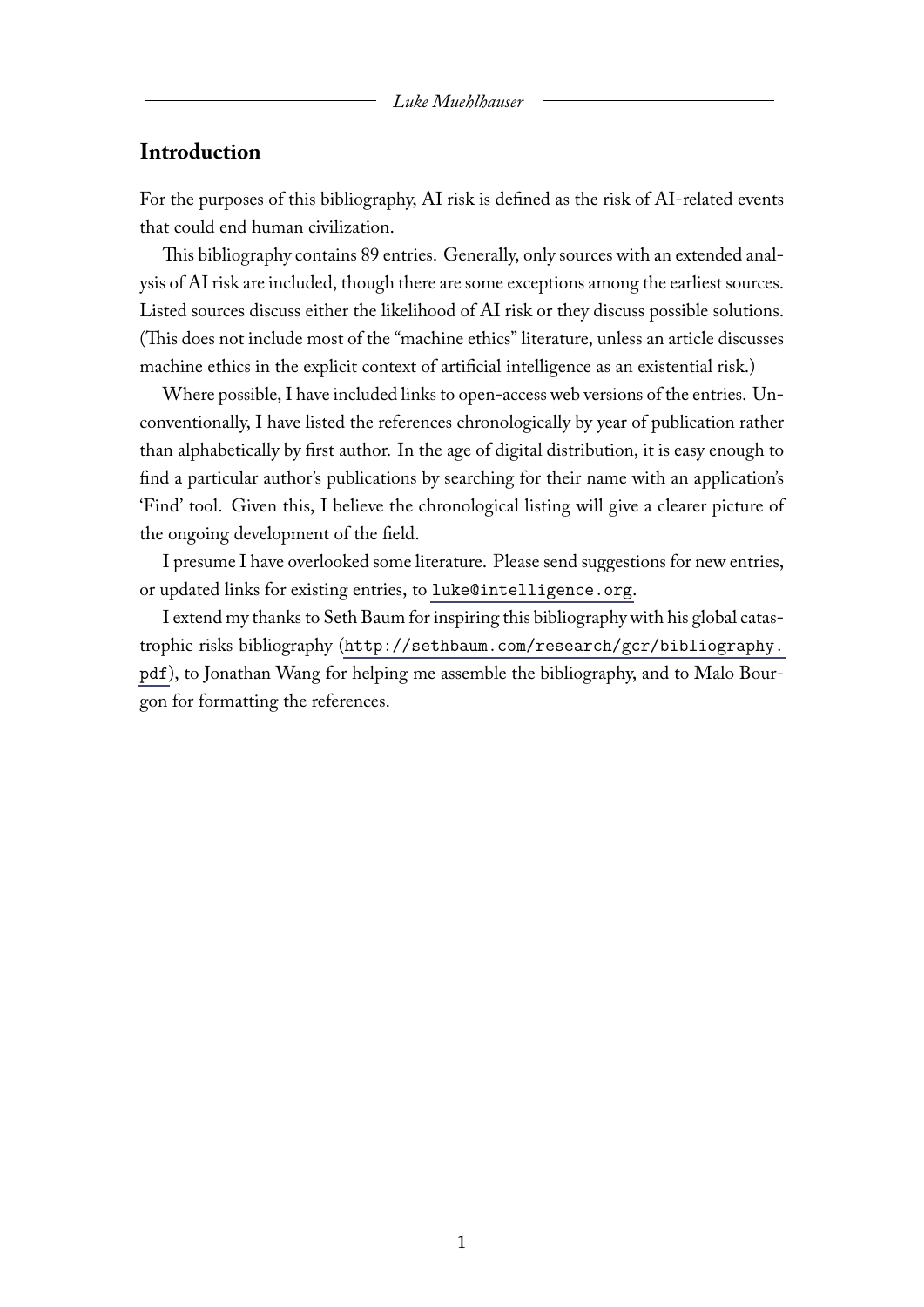## **References**

- Butler, Samuel [Cellarius, pseud.]. 1863. "Darwin Among the Machines." *Christchurch Press,* June 13. [http://www.nzetc.org/tm/scholarly/tei-ButFir-t1-g1](http://www.nzetc.org/tm/scholarly/tei-ButFir-t1-g1-t1-g1-t4-body.html) [t1-g1-t4-body.html](http://www.nzetc.org/tm/scholarly/tei-ButFir-t1-g1-t1-g1-t4-body.html).
- Good, Irving John. 1959. *Speculations on Perceptrons and Other Automata.* Research Lecture, RC-115. IBM, Yorktown Heights, New York, June 2. [http : / /](http://domino.research.ibm.com/library/cyberdig.nsf/papers/58DC4EA36A143C218525785E00502E30/$File/rc115.pdf) [domino . research . ibm . com / library / cyberdig . nsf / papers /](http://domino.research.ibm.com/library/cyberdig.nsf/papers/58DC4EA36A143C218525785E00502E30/$File/rc115.pdf) [58DC4EA36A143C218525785E00502E30/\\$File/rc115.pdf](http://domino.research.ibm.com/library/cyberdig.nsf/papers/58DC4EA36A143C218525785E00502E30/$File/rc115.pdf).
- Good, Irving John. 1965. "Speculations Concerning the First Ultraintelligent Machine." In *Advances in Computers,* edited by Franz L. Alt and Morris Rubinoff, 31– 88. Vol. 6. New York: Academic Press. doi:[10.1016/S0065-2458\(08\)60418-0](http://dx.doi.org/10.1016/S0065-2458(08)60418-0).
- Good, Irving John. 1970. "Some Future Social Repercussions of Computers." *International Journal of Environmental Studies* 1 (1–4): 67–79. doi:[10 . 1080 /](http://dx.doi.org/10.1080/00207237008709398) [00207237008709398](http://dx.doi.org/10.1080/00207237008709398).
- Versenyi, Laszlo. 1974. "Can Robots be Moral?" *Ethics* 84 (3): 248–259. [http://www.](http://www.jstor.org/stable/2379958) [jstor.org/stable/2379958](http://www.jstor.org/stable/2379958).
- Good, Irving John. 1982. "Ethical Machines." In *Intelligent Systems: Practice and Perspective,* edited by J. E. Hayes, Donald Michie, and Y.-H. Pao, 555–560. Machine Intelligence 10. Chichester: Ellis Horwood.
- Minsky, Marvin. 1984. "Afterword to Vernor Vinge's novel, 'True Names."' Unpublished manuscript, October 1. Accessed December 31, 2012. [http://web.media.mit.](http://web.media.mit.edu/~minsky/papers/TrueNames.Afterword.html) [edu/~minsky/papers/TrueNames.Afterword.html](http://web.media.mit.edu/~minsky/papers/TrueNames.Afterword.html).
- Moravec, Hans P. 1988. *Mind Children: The Future of Robot and Human Intelligence.* Cambridge, MA: Harvard University Press.
- Crevier, Daniel. 1993. "The Silicon Challengers in Our Future." Chap. 12 in *AI : The Tumultuous History of the Search for Artificial Intelligence.* New York: Basic Books.
- Vinge, Vernor. 1993. "The Coming Technological Singularity: How to Survive in the Post-Human Era." In *Vision-21: Interdisciplinary Science and Engineering in the Era of Cyberspace,*11–22. NASA Conference Publication 10129. NASA Lewis Research Center. [http : / / ntrs . nasa . gov / archive / nasa / casi . ntrs . nasa . gov /](http://ntrs.nasa.gov/archive/nasa/casi.ntrs.nasa.gov/19940022855_1994022855.pdf) [19940022855\\_1994022855.pdf](http://ntrs.nasa.gov/archive/nasa/casi.ntrs.nasa.gov/19940022855_1994022855.pdf).
- Hanson, Robin. 1994. "If Uploads Come First: The Crack of a Future Dawn." *Extropy* 6 (2). <http://hanson.gmu.edu/uploads.html>.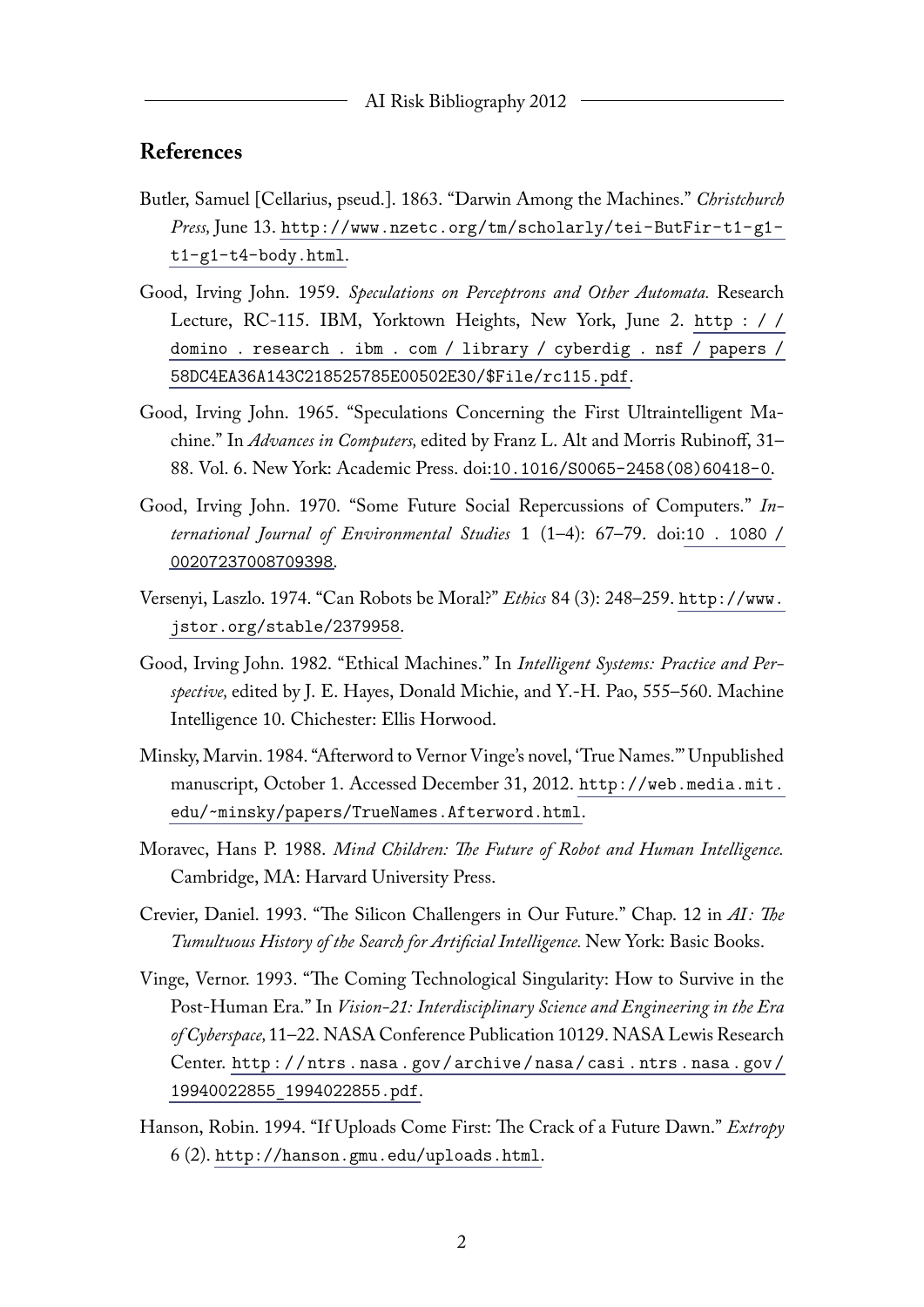- Whitby, Blay. 1996. *Reflections on Artificial Intelligence: The Legal, Moral, and Ethical Dimensions.* Exeter, UK: Intellect Books.
- Bostrom, Nick. 1997. "Predictions from Philosophy? How Philosophers Could Make Themselves Useful." Unpublished manuscript. Last revised September 19, 1998. <http://www.nickbostrom.com/old/predict.html>.
- Gubrud, Mark Avrum. 1997. "Nanotechnology and International Security." Paper presented at the Fifth Foresight Conference on Molecular Nanotechnology, Palo Alto, CA, November 5–8. [http : / / www . foresight . org / Conferences / MNT05 /](http://www.foresight.org/Conferences/MNT05/Papers/Gubrud/) [Papers/Gubrud/](http://www.foresight.org/Conferences/MNT05/Papers/Gubrud/).
- Hanson, Robin. 1998. "Economic Growth Given Machine Intelligence." Unpublished manuscript. Accessed May 15, 2013. <http://hanson.gmu.edu/aigrow.pdf>.
- Warwick, Kevin. 1998. *In the Mind of the Machine: Breakthrough in Artificial Intelligence.* London: Arrow.
- Moravec, Hans P. 1999. *Robot: Mere Machine to Transcendent Mind.* New York: Oxford University Press.
- Joy, Bill. 2000. "Why the Future Doesn't Need Us." *Wired,*April. [http://www.wired.](http://www.wired.com/wired/archive/8.04/joy.html) [com/wired/archive/8.04/joy.html](http://www.wired.com/wired/archive/8.04/joy.html).
- 6, Perri [David Ashworth]. 2001. "Ethics, Regulation and the New Artificial Intelligence, Part I: Accountability and Power." *Information, Communication & Society* 4 (2): 199–229. doi:[10.1080/713768525](http://dx.doi.org/10.1080/713768525).
- Hibbard, Bill. 2001. "Super-Intelligent Machines." *ACM SIGGRAPH Computer Graphics* 35 (1): 13–15. [http://www.siggraph.org/publications/newsletter/](http://www.siggraph.org/publications/newsletter/issues/v35/v35n1.pdf) [issues/v35/v35n1.pdf](http://www.siggraph.org/publications/newsletter/issues/v35/v35n1.pdf).
- Yudkowsky, Eliezer. 2001. *Creating Friendly AI 1.0: The Analysis and Design of Benevolent Goal Architectures.* The Singularity Institute, San Francisco, CA, June 15. [http :](http://intelligence.org/files/CFAI.pdf) [//intelligence.org/files/CFAI.pdf](http://intelligence.org/files/CFAI.pdf).
- Bostrom, Nick. 2002. "Existential Risks: Analyzing Human Extinction Scenarios and Related Hazards." *Journal of Evolution and Technology* 9. [http://www.jetpress.](http://www.jetpress.org/volume9/risks.html) [org/volume9/risks.html](http://www.jetpress.org/volume9/risks.html).
- Goertzel, Ben. 2002. "Thoughts on AI Morality." *Dynamical Psychology.* [http://www.](http://www.goertzel.org/dynapsyc/2002/AIMorality.htm) [goertzel.org/dynapsyc/2002/AIMorality.htm](http://www.goertzel.org/dynapsyc/2002/AIMorality.htm).
- Hibbard, Bill. 2002. *Super-Intelligent Machines.*New York: Kluwer Academic / Plenum.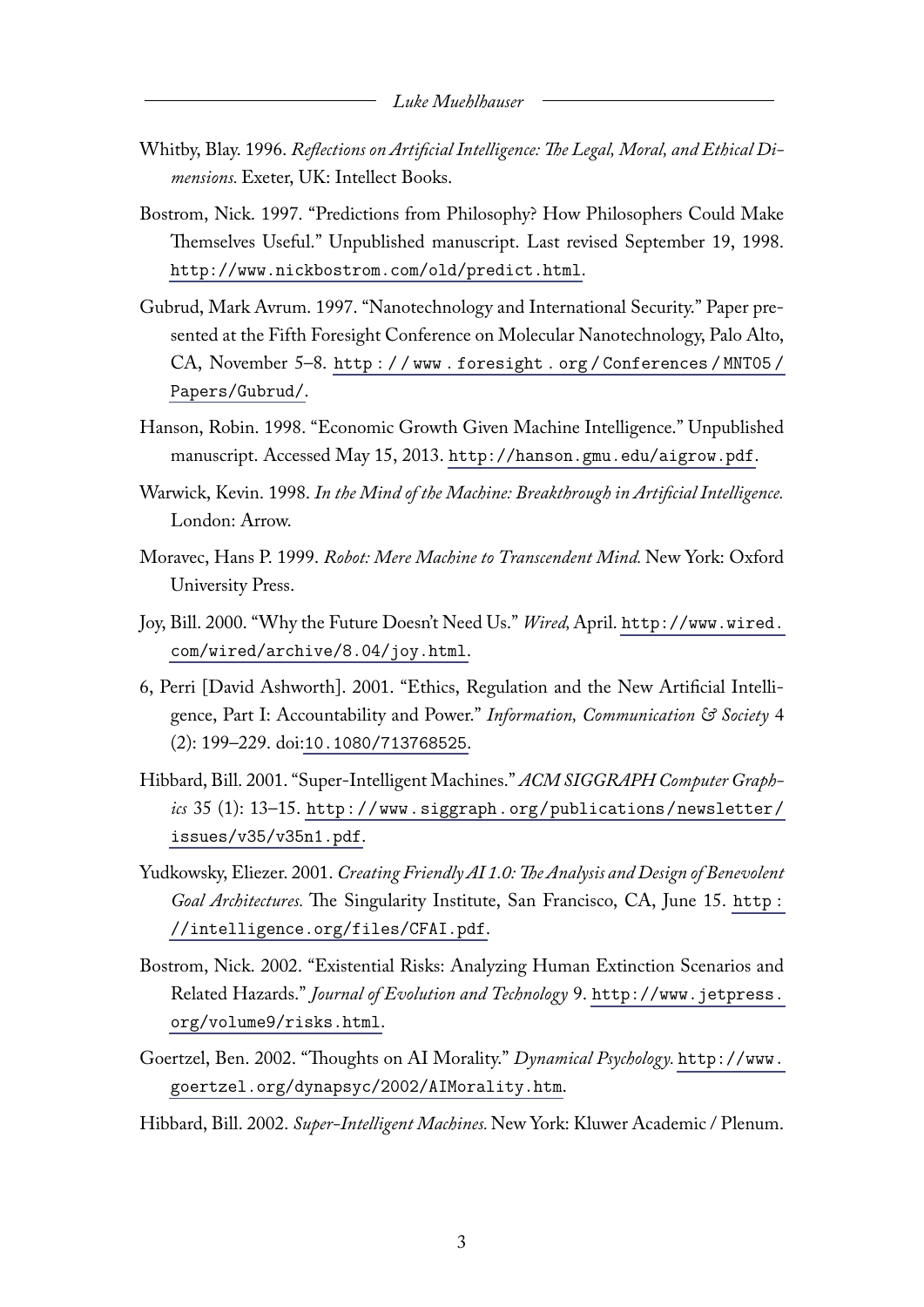- Bostrom, Nick. 2003. "Ethical Issues in Advanced Artificial Intelligence." In *Cognitive, Emotive and Ethical Aspects of Decision Making in Humans and in Artificial Intelligence,* edited by Iva Smit and George E. Lasker, 12–17. Vol. 2. Windsor, ON: International Institute for Advanced Studies in Systems Research / Cybernetics.
- Georges, Thomas M. 2003. *Digital Soul: Intelligent Machines and Human Values.*Boulder, CO: Westview.
- Bostrom, Nick. 2004. "The Future of Human Evolution." In *Two Hundred Years After Kant, Fifty Years After Turing,* edited by Charles Tandy, 339–371. Vol. 2. Death and Anti-Death. Palo Alto, CA: Ria University Press.
- Goertzel, Ben. 2004. "Encouraging a Positive Transcension: Issues in Transhumanist Ethical Philosophy." *Dynamical Psychology.* [http : / / www . goertzel . org /](http://www.goertzel.org/dynapsyc/2004/PositiveTranscension.htm) [dynapsyc/2004/PositiveTranscension.htm](http://www.goertzel.org/dynapsyc/2004/PositiveTranscension.htm).
- Goertzel, Ben. 2004. "The All-Seeing A(I): Universal Mind Simulation as a Possible Path to Stably Benevolent Superhuman AI." *Dynamical Psychology.* [http://www.](http://www.goertzel.org/dynapsyc/2004/AllSeeingAI.htm) [goertzel.org/dynapsyc/2004/AllSeeingAI.htm](http://www.goertzel.org/dynapsyc/2004/AllSeeingAI.htm).
- Posner, Richard A. 2004. "What are the Catastrophic Risks, and How Catastrophic Are They?" Chap. 1 in *Catastrophe: Risk and Response.*New York: Oxford University Press.
- Yudkowsky, Eliezer. 2004. *Coherent Extrapolated Volition.*The Singularity Institute, San Francisco, CA, May. <http://intelligence.org/files/CEV.pdf>.
- de Garis, Hugo. 2005. *The Artilect War: Cosmists vs. Terrans: A Bitter Controversy Concerning Whether Humanity Should Build Godlike Massively Intelligent Machines.* Palm Springs, CA: ETC Publications.
- Hibbard, Bill. 2005. "The Ethics and Politics of Super-Intelligent Machines." Unpublished manuscript, July. Microsoft Word file, accessed December 31, 2012. [https:](https://sites.google.com/site/whibbard/g/SI_ethics_politics.doc) [//sites.google.com/site/whibbard/g/SI\\_ethics\\_politics.doc](https://sites.google.com/site/whibbard/g/SI_ethics_politics.doc).
- Kurzweil, Ray. 2005. "The Deeply Intertwined Promise and Peril of GNR." Chap. 8 in *The Singularity Is Near: When Humans Transcend Biology.* New York: Viking.
- Armstrong, Stuart. 2007. "Chaining God: A Qualitative Approach to AI, Trust and Moral Systems." Unpublished manuscript, October 20. Accessed December 31, 2012. <http://www.neweuropeancentury.org/GodAI.pdf>.
- Bugaj, Stephan Vladimir, and Ben Goertzel. 2007. "Five Ethical Imperatives and Their Implications for Human-AGI Interaction." *Dynamical Psychology.* [http://](http://goertzel.org/dynapsyc/2007/Five_Ethical_Imperatives_svbedit.htm) [goertzel.org/dynapsyc/2007/Five\\_Ethical\\_Imperatives\\_svbedit.htm](http://goertzel.org/dynapsyc/2007/Five_Ethical_Imperatives_svbedit.htm).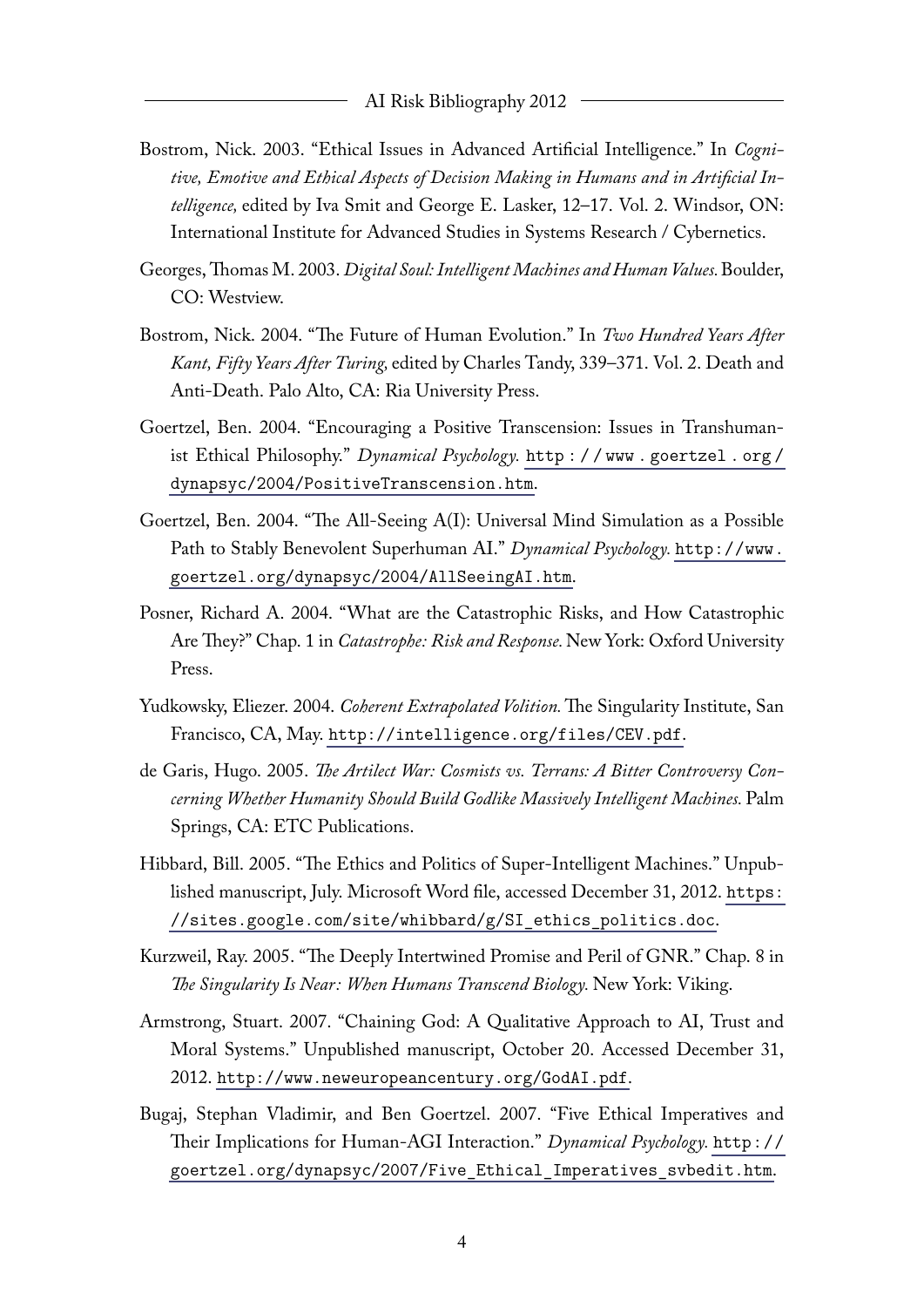- Dietrich, Eric. 2007. "After The Humans Are Gone." *Philosophy Now,*May/June. [http:](http://philosophynow.org/issues/61/After_The_Humans_Are_Gone) [//philosophynow.org/issues/61/After\\_The\\_Humans\\_Are\\_Gone](http://philosophynow.org/issues/61/After_The_Humans_Are_Gone).
- Hall, John Storrs. 2007. *Beyond AI: Creating the Conscience of the Machine.*Amherst, NY: Prometheus Books.
- Hall, John Storrs. 2007. "Ethics for Artificial Intellects." In *Nanoethics: The Ethical and Social Implications of Nanotechnology,* edited by Fritz Allhoff, Patrick Lin, James Moor, John Weckert, and Mihail C. Roco, 339–352. Hoboken, NJ: John Wiley & Sons.
- Hall, John Storrs. 2007. "Self-Improving AI: An Analysis." *Minds and Machines* 17 (3): 249–259. doi:[10.1007/s11023-007-9065-3](http://dx.doi.org/10.1007/s11023-007-9065-3).
- Omohundro, Stephen M. 2007. "The Nature of Self-Improving Artificial Intelligence." Paper presented at Singularity Summit 2007, San Francisco, CA, September 8–9. [http://selfawaresystems.com/2007/10/05/paper-on-the-nature-of](http://selfawaresystems.com/2007/10/05/paper-on-the-nature-of-self-improving-artificial-intelligence/)[self-improving-artificial-intelligence/](http://selfawaresystems.com/2007/10/05/paper-on-the-nature-of-self-improving-artificial-intelligence/).
- Blake, Thomas. 2008. "Robot Ethics: Why 'Friendly AI' Won't Work." In *Proceedings of the Tenth International Conference ETHICOMP 2008: Living, Working and Learning Beyond Technology,* edited by Terrel Ward Bynum, Maria Carla Calzarossa, Ivo De Lotto, and Simon Rogerson. ISBN: 9788890286995.
- Hall, John Storrs. 2008. "Engineering Utopia." In *Artificial General Intelligence 2008: Proceedings of the First AGI Conference,* edited by Pei Wang, Ben Goertzel, and Stan Franklin, 460–467. Frontiers in Artificial Intelligence and Applications 171. Amsterdam: IOS.
- Hanson, Robin. 2008. "Economics of the Singularity." *IEEE Spectrum* 45 (6): 45–50. doi:[10.1109/MSPEC.2008.4531461](http://dx.doi.org/10.1109/MSPEC.2008.4531461).
- Omohundro, Stephen M. 2008. "The Basic AI Drives." In *Artificial General Intelligence 2008: Proceedings of the First AGI Conference,* edited by Pei Wang, Ben Goertzel, and Stan Franklin, 483–492. Frontiers in Artificial Intelligence and Applications 171. Amsterdam: IOS.
- Yudkowsky, Eliezer. 2008. "Artificial Intelligence as a Positive and Negative Factor in Global Risk." In *Global Catastrophic Risks,* edited by Nick Bostrom and Milan M. Ćirković, 308–345. New York: Oxford University Press.
- Freeman, Tim. 2009. "Using Compassion and Respect to Motivate an Artificial Intelligence." Unpublished manuscript, March 8. Accessed December 31, 2012. [http:](http://fungible.com/respect/paper.html) [//fungible.com/respect/paper.html](http://fungible.com/respect/paper.html).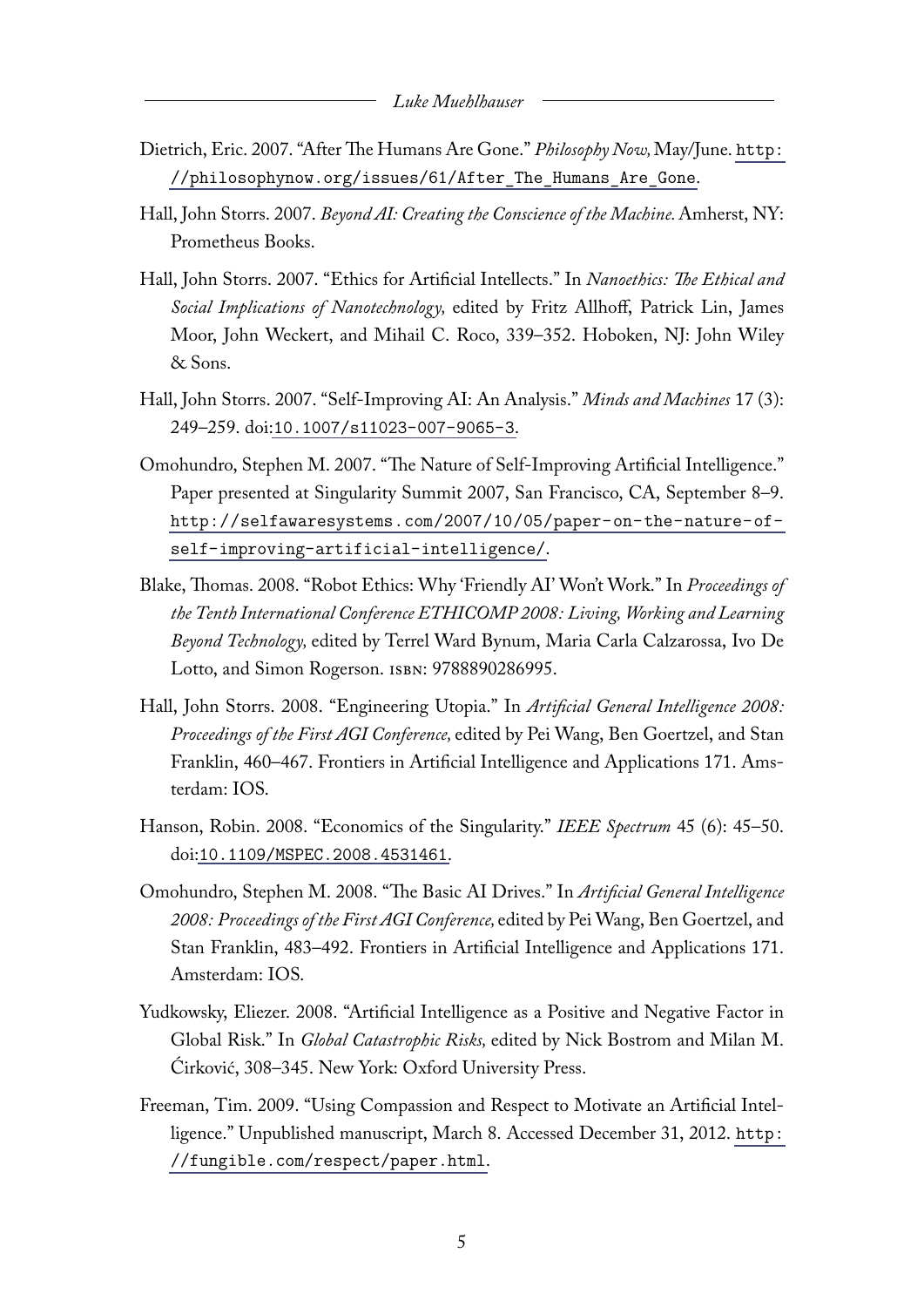- Shulman, Carl. 2009. "Arms Control and Intelligence Explosions." Paper presented at the 7th European Conference on Computing and Philosophy (ECAP), Bellaterra, Spain, July 2–4.
- Shulman, Carl, Henrik Jonsson, and Nick Tarleton. 2009. "Machine Ethics and Superintelligence." In *AP-CAP 2009: The Fifth Asia-Pacific Computing and Philosophy Conference, October 1st-2nd, University of Tokyo, Japan, Proceedings,* edited by Carson Reynolds and Alvaro Cassinelli, 95–97. AP-CAP 2009. [http://kant.k2.t.u](http://kant.k2.t.u-tokyo.ac.jp/ap-cap09/proceedings.pdf)[tokyo.ac.jp/ap-cap09/proceedings.pdf](http://kant.k2.t.u-tokyo.ac.jp/ap-cap09/proceedings.pdf).
- Sotala, Kaj. 2009. "Evolved Altruism, Ethical Complexity, Anthropomorphic Trust: Three Factors Misleading Estimates of the Safety of Artificial General Intelligence." Paper presented at the 7th European Conference on Computing and Philosophy (ECAP), Bellaterra, Spain, July 2–4.
- Wallach, Wendell, and Colin Allen. 2009. *Moral Machines: Teaching Robots Right from Wrong.* New York: Oxford University Press. doi:[10 . 1093 / acprof : oso /](http://dx.doi.org/10.1093/acprof:oso/9780195374049.001.0001) [9780195374049.001.0001](http://dx.doi.org/10.1093/acprof:oso/9780195374049.001.0001).
- Waser, Mark R. 2009. "A Safe Ethical System for Intelligent Machines." In *Biologically Inspired Cognitive Architectures: Papers from the AAAI Fall Symposium,* edited by Alexei V. Samsonovich, 194–199. Technical Report, FS-09-01. AAAI Press, Menlo Park, CA. <http://aaai.org/ocs/index.php/FSS/FSS09/paper/view/934>.
- Chalmers, David John. 2010. "The Singularity: A Philosophical Analysis." *Journal of Consciousness Studies* 17 (9–10): 7–65. [http : / / www . ingentaconnect . com /](http://www.ingentaconnect.com/content/imp/jcs/2010/00000017/f0020009/art00001) [content/imp/jcs/2010/00000017/f0020009/art00001](http://www.ingentaconnect.com/content/imp/jcs/2010/00000017/f0020009/art00001).
- Fox, Joshua, and Carl Shulman. 2010. "Superintelligence Does Not Imply Benevolence." In *ECAP10: VIII European Conference on Computing and Philosophy,* edited by Klaus Mainzer. Munich: Dr. Hut.
- Geraci, Robert M. 2010. *Apocalyptic AI: Visions of Heaven in Robotics, Artificial Intelligence, and Virtual Reality.* New York: Oxford University Press. doi:[10 . 1093 /](http://dx.doi.org/10.1093/acprof:oso/9780195393026.001.0001) [acprof:oso/9780195393026.001.0001](http://dx.doi.org/10.1093/acprof:oso/9780195393026.001.0001).
- Goertzel, Ben. 2010. "Coherent Aggregated Volition: A Method for Deriving Goal System Content for Advanced, Beneficial AGIs." *The Multiverse According to Ben* (blog), March 12. [http://multiverseaccordingtoben.blogspot.ca/2010/](http://multiverseaccordingtoben.blogspot.ca/2010/03/coherent-aggregated-volition-toward.html) [03/coherent-aggregated-volition-toward.html](http://multiverseaccordingtoben.blogspot.ca/2010/03/coherent-aggregated-volition-toward.html).
- Goertzel, Ben. 2010. "GOLEM: Toward an AGI Meta-Architecture Enabling Both Goal Preservation and Radical Self-Improvement." Unpublished manuscript, May 2. Accessed December 31, 2012. <http://goertzel.org/GOLEM.pdf>.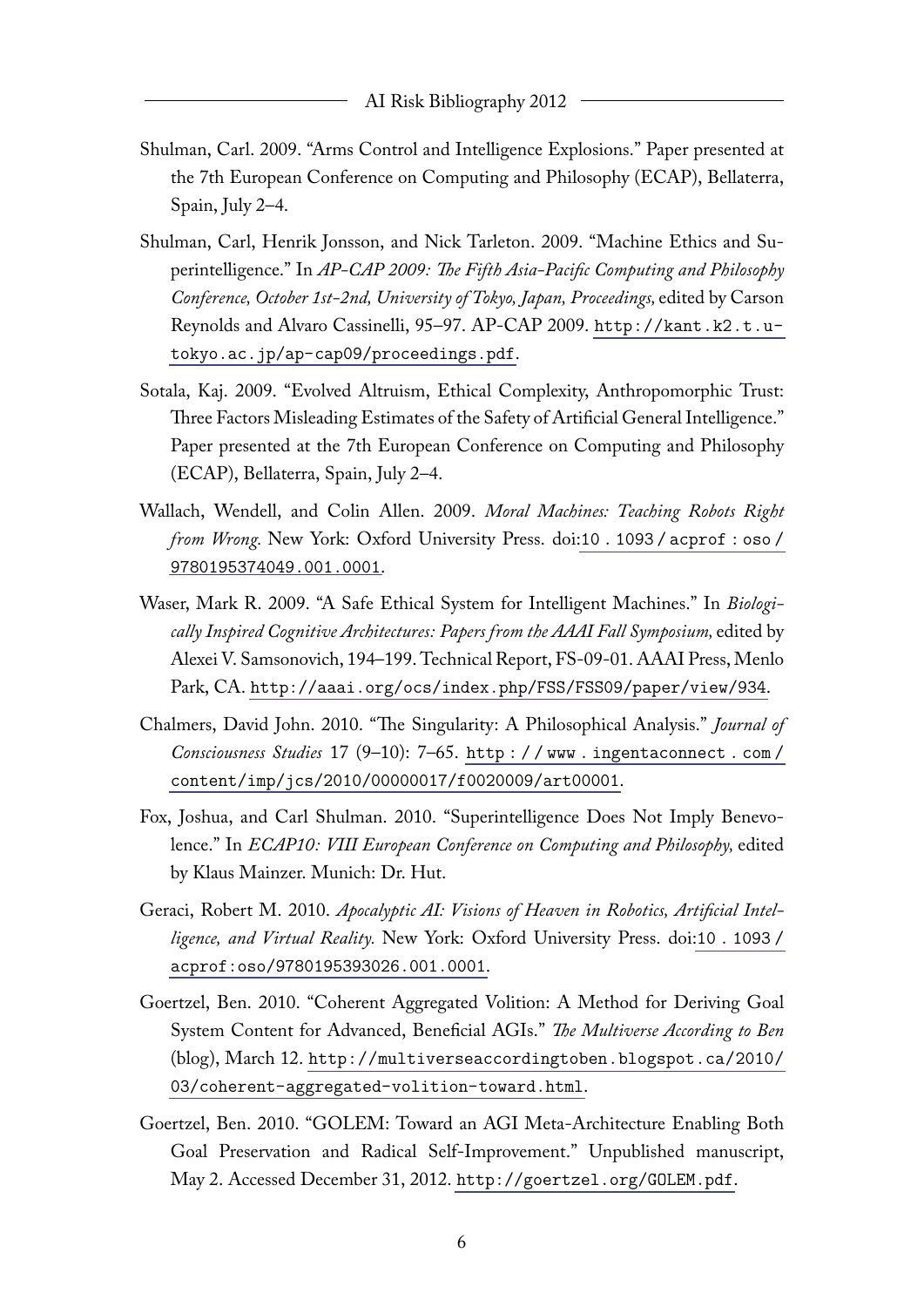- Kaas, Steven, Steve Rayhawk, Anna Salamon, and Peter Salamon. 2010. *Economic Implications of Software Minds.* The Singularity Institute, San Francisco, CA, August 10. <http://intelligence.org/files/EconomicImplications.pdf>.
- McGinnis, John O. 2010. "Accelerating AI." *Northwestern University Law Review* 104 (3): 1253–1270. [http://www.law.northwestern.edu/lawreview/v104/n3/](http://www.law.northwestern.edu/lawreview/v104/n3/1253/LR104n3McGinnis.pdf) [1253/LR104n3McGinnis.pdf](http://www.law.northwestern.edu/lawreview/v104/n3/1253/LR104n3McGinnis.pdf).
- Russell, Stuart J., and Peter Norvig. 2010. "Philosophical Foundations." Chap. 26 in *Artificial Intelligence: A Modern Approach,* 3rd ed. Upper Saddle River, NJ: Prentice-Hall.
- Shulman, Carl. 2010. *Omohundro's "Basic AI Drives" and Catastrophic Risks.* The Singularity Institute, San Francisco, CA. [http : / / intelligence . org / files /](http://intelligence.org/files/BasicAIDrives.pdf) [BasicAIDrives.pdf](http://intelligence.org/files/BasicAIDrives.pdf).
- Shulman, Carl. 2010. *Whole Brain Emulation and the Evolution of Superorganisms.* The Singularity Institute, San Francisco, CA. [http://intelligence.org/files/](http://intelligence.org/files/WBE-Superorgs.pdf) [WBE-Superorgs.pdf](http://intelligence.org/files/WBE-Superorgs.pdf).
- Sotala, Kaj. 2010. "From Mostly Harmless to Civilization-Threatening: Pathways to Dangerous Artificial Intelligences." In *ECAP10: VIII European Conference on Computing and Philosophy,* edited by Klaus Mainzer. Munich: Dr. Hut.
- Tarleton, Nick. 2010. *Coherent Extrapolated Volition: A Meta-Level Approach to Machine Ethics.*The Singularity Institute, San Francisco, CA. [http://intelligence.org/](http://intelligence.org/files/CEV-MachineEthics.pdf) [files/CEV-MachineEthics.pdf](http://intelligence.org/files/CEV-MachineEthics.pdf).
- Waser, Mark R. 2010. "Designing a Safe Motivational System for Intelligent Machines." In *Artificial General Intelligence: Proceedings of the Third Conference on Artificial General Intelligence, AGI 2010, Lugano, Switzerland, March 5–8, 2010,* edited by Eric B. Baum, Marcus Hutter, and Emanuel Kitzelmann, 170–175. Advances in Intelligent Systems Research 10. Amsterdam: Atlantis. doi:[10.2991/agi.2010.21](http://dx.doi.org/10.2991/agi.2010.21).
- Dewey, Daniel. 2011. "LearningWhat to Value." In *Artificial General Intelligence: 4th International Conference, AGI 2011, Mountain View, CA, USA, August 3–6, 2011. Proceedings,* edited by Jürgen Schmidhuber, Kristinn R. Thórisson, and Moshe Looks, 309–314. Lecture Notes in Computer Science 6830. Berlin: Springer. doi:[10 .](http://dx.doi.org/10.1007/978-3-642-22887-2_35) [1007/978-3-642-22887-2\\_35](http://dx.doi.org/10.1007/978-3-642-22887-2_35).
- Hall, John Storrs. 2011. "Ethics for Self-Improving Machines." In *Machine Ethics,* edited by Michael Anderson and Susan Leigh Anderson, 512–523. New York: Cambridge University Press.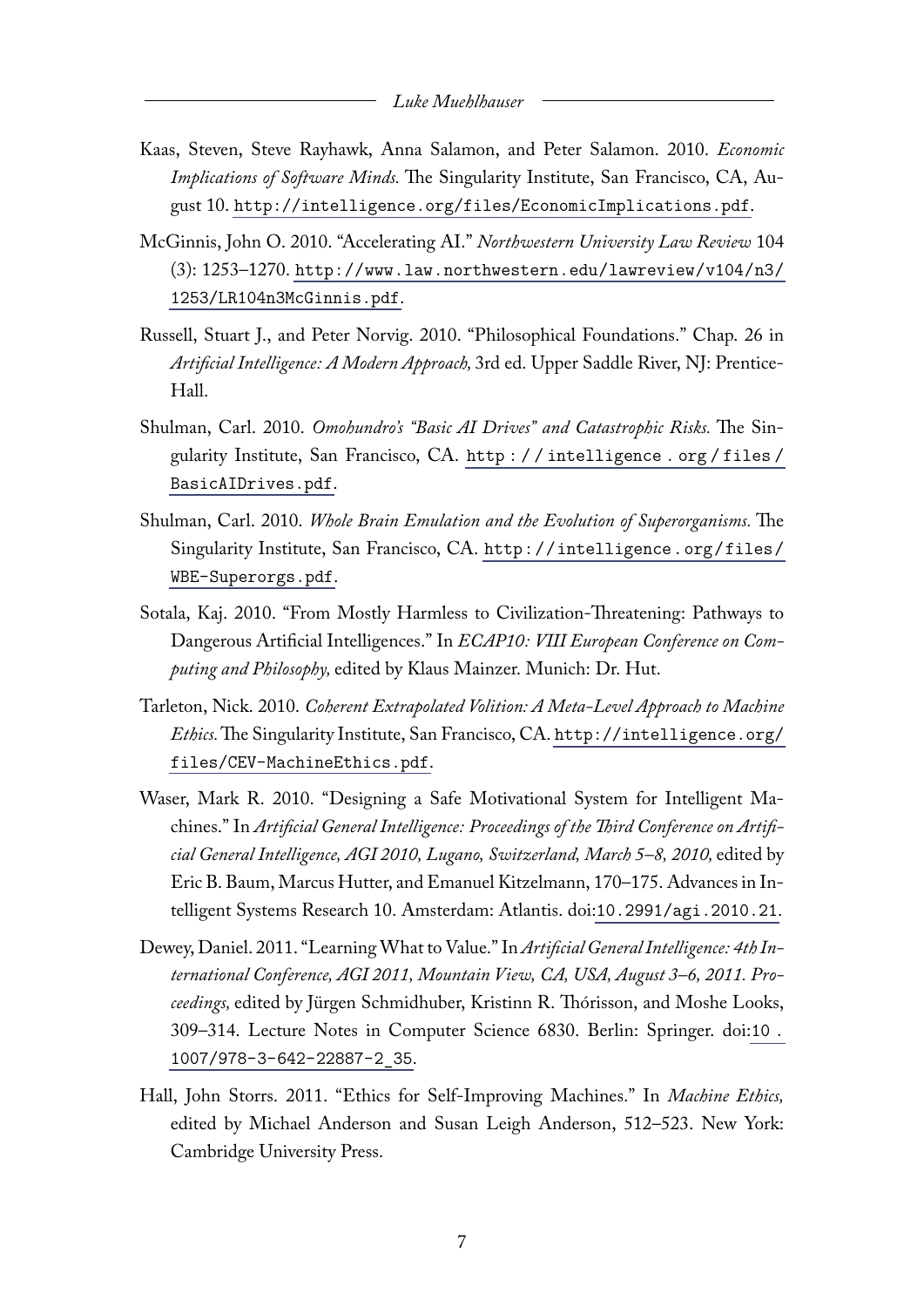- Muehlhauser, Luke. 2011. "So You Want to Save the World." Last revised March 2, 2012. <http://lukeprog.com/SaveTheWorld.html>.
- Waser, Mark R. 2011. "Rational Universal Benevolence: Simpler, Safer, and Wiser than 'Friendly AI."' In *Artificial General Intelligence: 4th International Conference, AGI 2011, Mountain View, CA, USA, August 3–6, 2011. Proceedings,* edited by Jürgen Schmidhuber, Kristinn R. Thórisson, and Moshe Looks, 153–162. Lecture Notes in Computer Science 6830. Berlin: Springer. doi:[10.1007/978-3-642-22887-](http://dx.doi.org/10.1007/978-3-642-22887-2_16) [2\\_16](http://dx.doi.org/10.1007/978-3-642-22887-2_16).
- Yudkowsky, Eliezer. 2011. "Complex Value Systems in Friendly AI." In *Artificial General Intelligence: 4th International Conference, AGI 2011, Mountain View, CA, USA, August 3–6, 2011. Proceedings,* edited by Jürgen Schmidhuber, Kristinn R. Thórisson, and Moshe Looks, 388–393. Lecture Notes in Computer Science 6830. Berlin: Springer. doi:[10.1007/978-3-642-22887-2\\_48](http://dx.doi.org/10.1007/978-3-642-22887-2_48).
- Armstrong, Stuart, Anders Sandberg, and Nick Bostrom. 2012. "Thinking Inside the Box: Using and Controlling an Oracle AI." *Minds and Machines.* doi:[10 . 1007 /](http://dx.doi.org/10.1007/s11023-012-9282-2) [s11023-012-9282-2](http://dx.doi.org/10.1007/s11023-012-9282-2).
- Berglas, Anthony. 2012. "Artificial Intelligence Will Kill Our Grandchildren (Singularity)." Unpublished manuscript, draft 9, January. Accessed December 31, 2012. [http : / / berglas . org / Articles / AIKillGrandchildren /](http://berglas.org/Articles/AIKillGrandchildren/AIKillGrandchildren.html) [AIKillGrandchildren.html](http://berglas.org/Articles/AIKillGrandchildren/AIKillGrandchildren.html).
- Bostrom, Nick. 2012. "The Superintelligent Will: Motivation and Instrumental Rationality in Advanced Artificial Agents." In "Theory and Philosophy of AI," edited by Vincent C. Müller. Special issue, *Minds and Machines* 22 (2): 71–85. doi:[10.1007/](http://dx.doi.org/10.1007/s11023-012-9281-3) [s11023-012-9281-3](http://dx.doi.org/10.1007/s11023-012-9281-3).
- Goertzel, Ben. 2012. "Should Humanity Build a Global AI Nanny to Delay the Singularity Until It's Better Understood?" *Journal of Consciousness Studies* 19 (1–2): 96– 111. [http : / / ingentaconnect . com / content / imp / jcs / 2012 / 00000019 /](http://ingentaconnect.com/content/imp/jcs/2012/00000019/F0020001/art00006) [F0020001/art00006](http://ingentaconnect.com/content/imp/jcs/2012/00000019/F0020001/art00006).
- Hanson, Robin. 2012. "Meet the New Conflict, Same as the Old Conflict." *Journal of Consciousness Studies* 19 (1–2): 119–125. [http : / / www . ingentaconnect . com /](http://www.ingentaconnect.com/content/imp/jcs/2012/00000019/F0020001/art00008) [content/imp/jcs/2012/00000019/F0020001/art00008](http://www.ingentaconnect.com/content/imp/jcs/2012/00000019/F0020001/art00008).
- Heylighen, Francis. 2012. "Brain in a Vat Cannot Break Out." *Journal of Consciousness Studies* 19 (1–2): 126–142. [http://www.ingentaconnect.com/content/imp/](http://www.ingentaconnect.com/content/imp/jcs/2012/00000019/F0020001/art00009) [jcs/2012/00000019/F0020001/art00009](http://www.ingentaconnect.com/content/imp/jcs/2012/00000019/F0020001/art00009).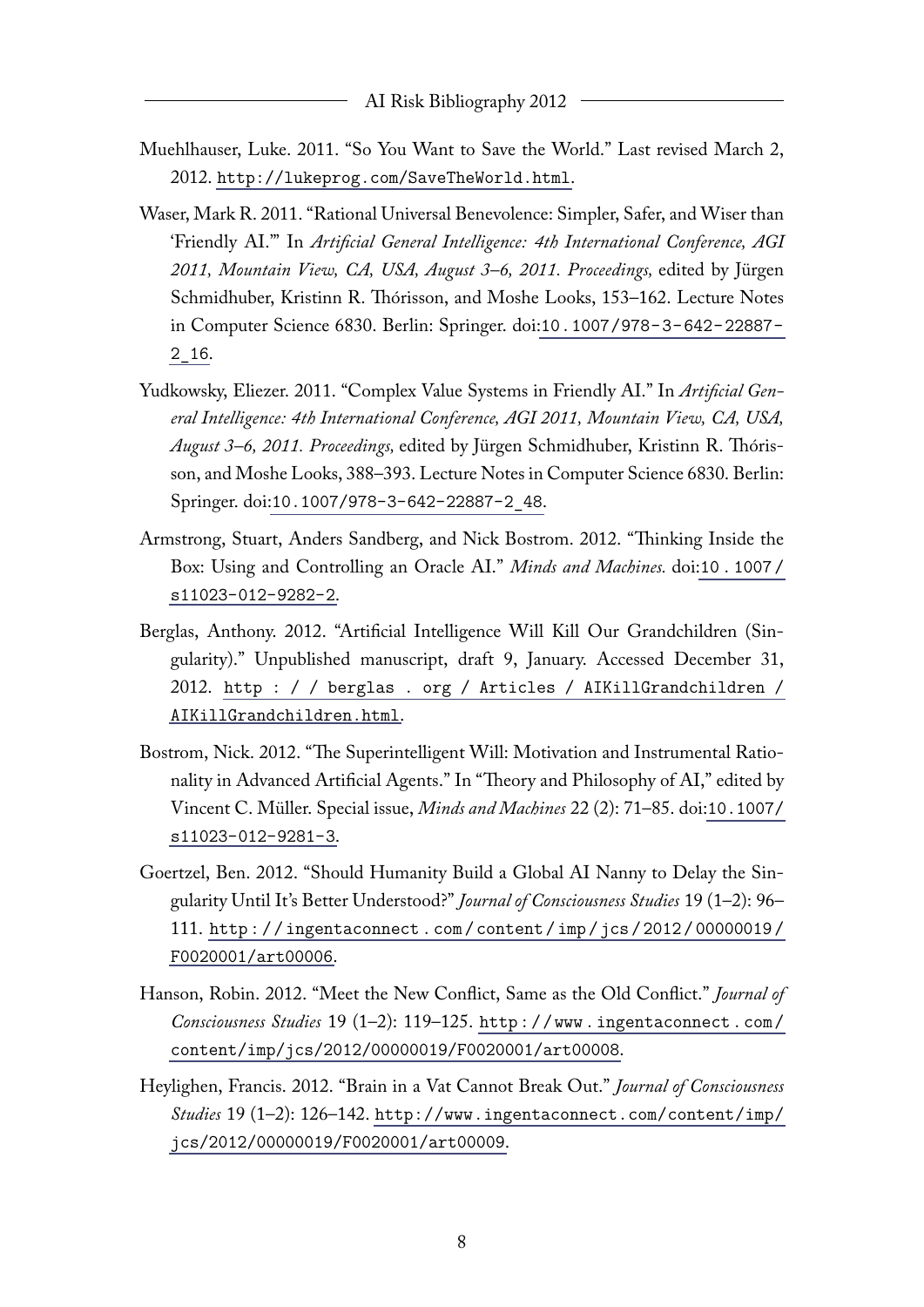- Miller, James D. 2012. *Singularity Rising: Surviving and Thriving in a Smarter, Richer, and More Dangerous World.* Dallas, TX: BenBella Books.
- Muehlhauser, Luke. 2012. "The Human's Hidden Utility Function (Maybe)." *Less Wrong* (blog), January 28. http://lesswrong.com/lw/9jh/the\_humans\_ [hidden\\_utility\\_function\\_maybe/](http://lesswrong.com/lw/9jh/the_humans_hidden_utility_function_maybe/).
- Muehlhauser, Luke, and Louie Helm. 2012. "The Singularity and Machine Ethics." In *Singularity Hypotheses: A Scientific and Philosophical Assessment,* edited by Amnon Eden, Johnny Søraker, James H. Moor, and Eric Steinhart. The Frontiers Collection. Berlin: Springer.
- Müller, Jonatas. 2012. "Ethics, Risks and Opportunities of Superintelligences." Unpublished manuscript. Accessed April 16, 2012. [http://jonatasmuller.com/](http://jonatasmuller.com/superintelligences.pdf) [superintelligences.pdf](http://jonatasmuller.com/superintelligences.pdf).
- Omohundro, Stephen M. 2012. "Rational Artificial Intelligence for the Greater Good." In *Singularity Hypotheses: A Scientific and Philosophical Assessment,* edited by Amnon Eden, Johnny Søraker, James H. Moor, and Eric Steinhart. The Frontiers Collection. Berlin: Springer.
- Pearce, David. 2012. *The Biointelligence Explosion: How Recursively Self-Improving Organic Robots Will Modify Their Own Source Code and Bootstrap Our Way to Full-Spectrum Superintelligence.* BLTC Research, Brighton, UK. [http : / / www .](http://www.biointelligence-explosion.com/) [biointelligence-explosion.com/](http://www.biointelligence-explosion.com/).
- Sotala, Kaj. 2012. "Advantages of Artificial Intelligences, Uploads, and Digital Minds." *International Journal of Machine Consciousness* 4 (1): 275–291. doi:[10 . 1142 /](http://dx.doi.org/10.1142/S1793843012400161) [S1793843012400161](http://dx.doi.org/10.1142/S1793843012400161).
- Tipler, Frank. 2012. "Inevitable Existence and Inevitable Goodness of the Singularity." *Journal of Consciousness Studies* 19 (1–2): 183–193. [http://www.ingentaconnect.](http://www.ingentaconnect.com/content/imp/jcs/2012/00000019/F0020001/art00013) [com/content/imp/jcs/2012/00000019/F0020001/art00013](http://www.ingentaconnect.com/content/imp/jcs/2012/00000019/F0020001/art00013).
- Yampolskiy, Roman V. 2012. "Leakproofing the Singularity: Artificial Intelligence Confinement Problem." *Journal of Consciousness Studies* 2012 (1–2): 194–214. [http :](http://www.ingentaconnect.com/content/imp/jcs/2012/00000019/F0020001/art00014) [//www.ingentaconnect.com/content/imp/jcs/2012/00000019/F0020001/](http://www.ingentaconnect.com/content/imp/jcs/2012/00000019/F0020001/art00014) [art00014](http://www.ingentaconnect.com/content/imp/jcs/2012/00000019/F0020001/art00014).
- Yampolskiy, Roman V., and Joshua Fox. 2012. "Artificial General Intelligence and the Human Mental Model." In *Singularity Hypotheses: A Scientific and Philosophical Assessment,* edited by Amnon Eden, Johnny Søraker, James H. Moor, and Eric Steinhart. The Frontiers Collection. Berlin: Springer.